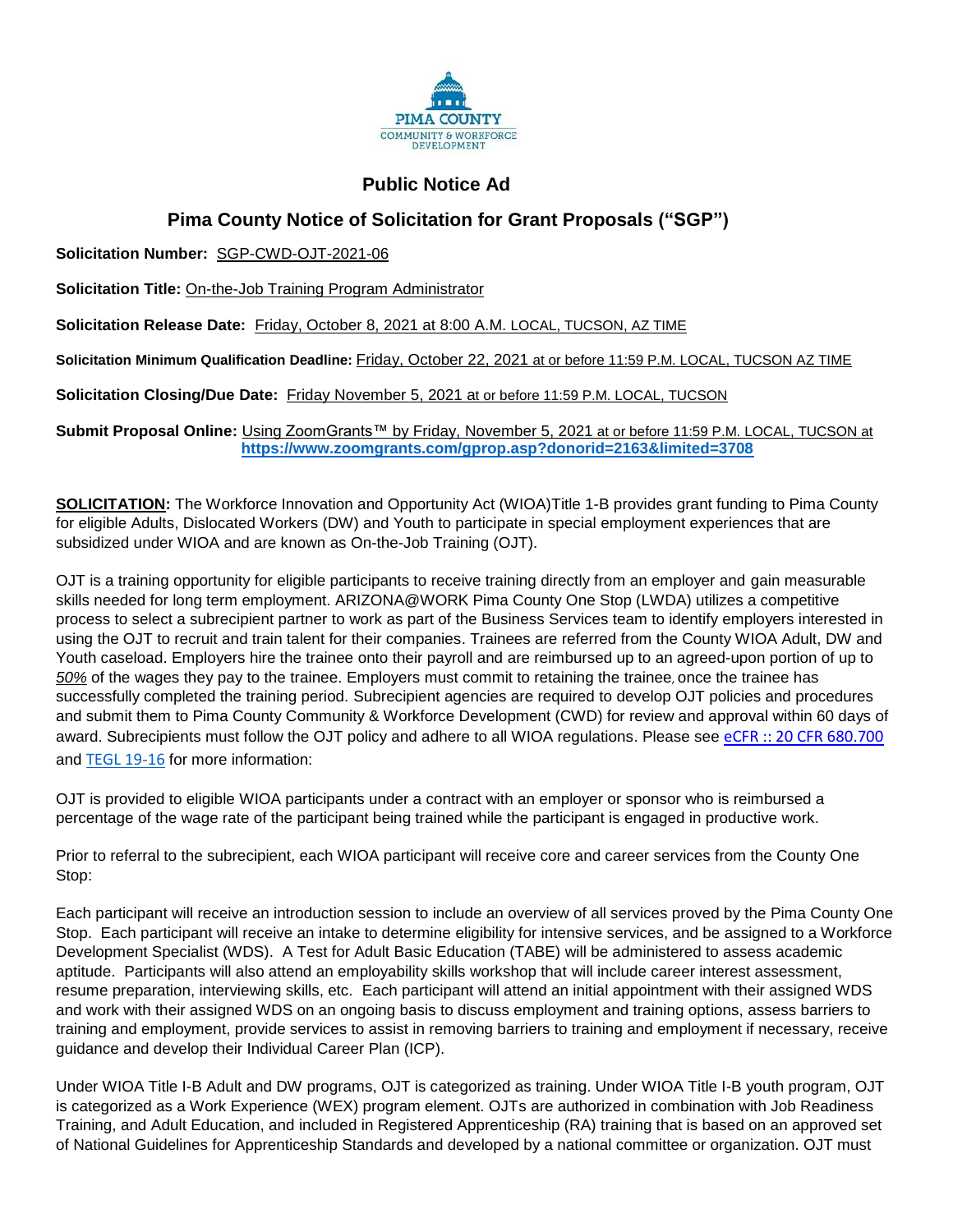align with the participant's identified career pathway that is on the Individualized Career Plan (ICP) or Individual Service Strategy (ISS).

Subrecipient(s) selected through this solicitation must:

- 1.1. Follow WIOA guidelines in writing OJT Worksite Agreements. Sample[: Worksite Agreement Guidelines](file:///C:/Users/u107451/Downloads/Appendix%20B_Worksite%20Agreement%5b1%5d.pdf)
- 1.2. Require from employer a pre-assessment of OJT participant's job-related skills before participant begins OJT assignment, or on the first day of OJT assignment, measuring OJT participant's, level of mastery, of job related tasks/duties.
- 1.3. Monitor OJT work sites and activities at least weekly to ensure quality of training, conformance with applicable labor laws and safety standards, and alignment with WIOA requirements and goals.
- 1.4. At or towards the end of OJT assignment, require from employer a post-assessment, measuring level of ability, mastery, of the same job-related duties/tasks as the pre-assessment. This assessment, or a copy of it, is to be given to the participant's WIOA Workforce Development Specialist (WDS) before or at the time of completion of the participant's OJT assignment. A post-assessment indicating satisfactory progress, as defined by employer (or an employee appointed by the employer) will be utilized by OJT participant's WDS to satisfy the Measurable Skill Gains (MSG) WIOA performance measure.

**GENERAL DESCRIPTION:** The Pima County CWD Department is requesting proposals from any private for-profit business entity, private non-profit corporation, public entity, or individual who has not been debarred or suspended to provide OJT to job seekers in compliance with all specifications and requirements contained in this Solicitation for Grant Proposal ("SGP"). Addendums to this SGP may be issued at any time subsequent to the publishing of a solicitation.

Respondents may download a full copy of this solicitation at the [Pima County CWD](http://webcms.pima.gov/cms/one.aspx?portalId=169&pageId=24903) website by selecting the solicitation number. Proposer(s) are required to check this website for amendment(s) prior to the closing date and time of the solicitation to assure that the proposal incorporates all amendment(s).

A **VIRTUAL TECHNICAL ASSISTANCE SESSION** is for the purpose of clarifying requirements, answering prospective respondent questions, and to provide any updated information. Any changes to the solicitation, as well as all questions and answers, will be posted on the CWD website referenced above. It is the responsibility of prospective respondents to familiarize themselves with all requirements of the solicitation and to identify any issues at the conference. Attendance is optional, but encouraged.

Respondents must contact [Nereyda.Barrales@pima.gov](mailto:Nereyda.Barrales@pima.gov) to receive communications related to this solicitation.

Proposer(s) must submit proposals online through ZoomGrants™ indicated above and as defined in the Instructions to Proposer(s), in accordance with all solicitation documents, including the contract, either referenced or included herein. Failure to do so may be cause for County to reject a proposal as *non-responsive*.

Proposer(s) must complete the forms identified in Instructions to Proposer(s), Section 2, Proposal Documents; and submit those documents in accordance with Section 3. Proposal Submission Requirements.

Proposer(s) may not withdraw proposals for thirty (30) days after opening except as allowed by Pima County Procurement Code.

PROPOSERS ARE REQUIRED TO READ THE ENTIRE SOLICITATION, INCLUDING ALL REFERENCED DOCUMENTS, ASSURE THAT THEY ARE WILLING AND ABLE TO COMPLY, AND TO INCORPORATE ALL ASSOCIATED COSTS IN THEIR PROPOSAL.

**County will not accept verbal requests for clarifications or interpretations.** Proposer(s) must submit any questions or deviation requests in writing to CWD, [Nereyda.Barrales@pima.gov](mailto:Nereyda.Barrales@pima.gov)

All submittals must reference the Solicitation Number and Title. County may not answer any Questions that Proposers submit within 8 days of the solicitation Due Date/Time.